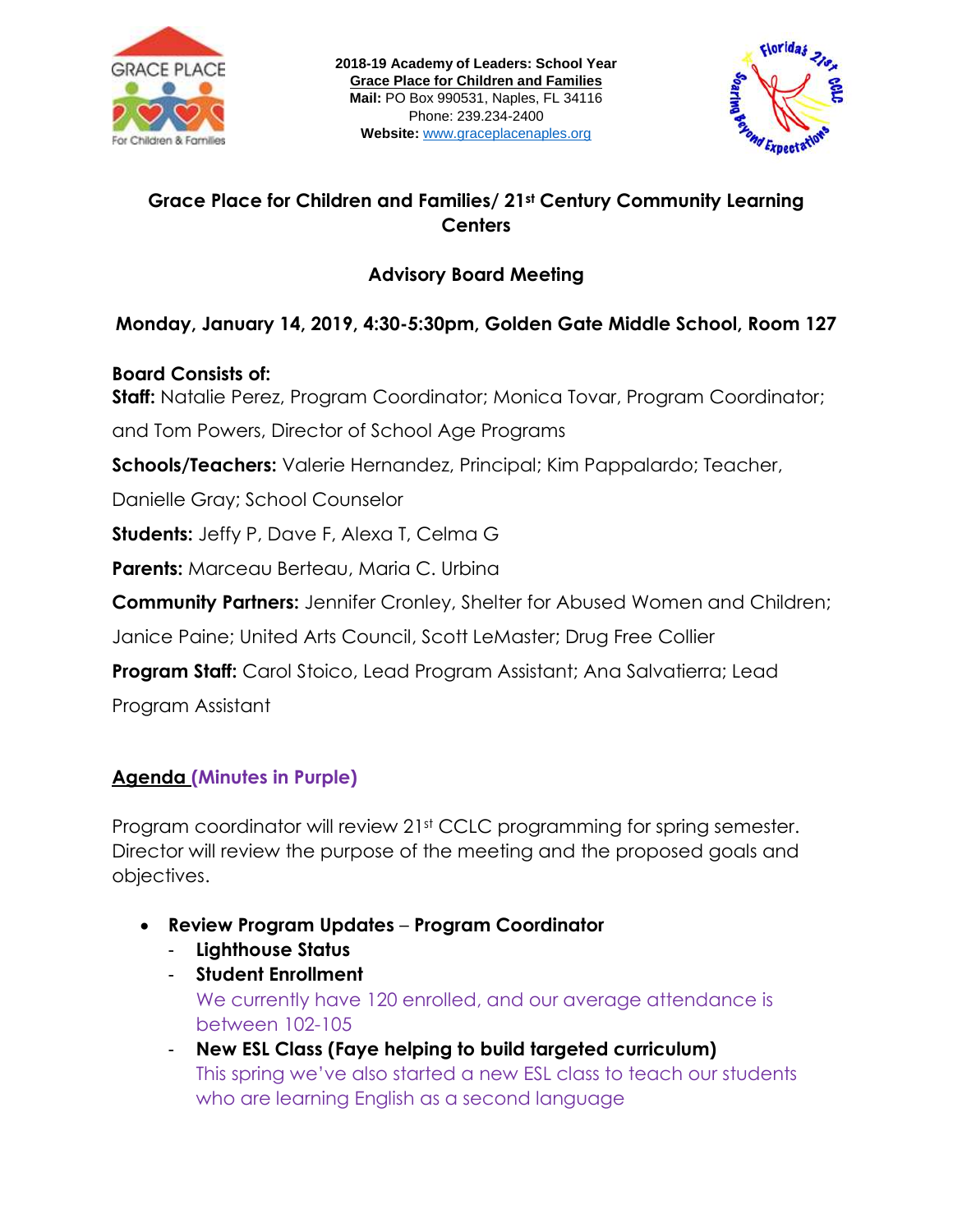



**Board members will respond to the following questions pertaining to the middle school program:** 

- **How can we improve the program at GGMS?**
	- **In your individual classrooms/areas what would be the greatest change you would like to see for our program to work better for you and students?**
		- $\triangleright$  For homework periods providing work sheets that are modern and up to date. Keeping substitute assignments relevant.
		- $\triangleright$  Having speakers come in to talk to kids about etiquette, possibly doing workshops.
		- $\triangleright$  More tutoring for kids that need it.
	- **What are some ways we can make PBL's more affective?** 
		- $\triangleright$  Having plan B projects for Art
- **How can we improve in communication?**
	- **With school, community partners, parents**
		- ▶ Drug Free Collier: Wanting guidance from Grace Place for specific topics to cover with students.
	- **How can we collaborate better with teachers to be aware what students need to be working on to promote their academic success?** 
		- $\triangleright$  There are coaches available in different subjects before 3:50 to teach staff how to get access to student's online homework and resources to assist with accountability.
		- $\triangleright$  Making surveys for the kids to see what subjects they are struggling in.
		- $\triangleright$  Monitoring students grades more.
- **Who else should be involved in these Advisory Board Meetings?** 
	- $\triangleright$  Principal advised to invite classroom teachers who are not working with Grace Place to bring awareness of program in GGMS.
	- $\triangleright$  Invite grade level leaders to advisory meeting.